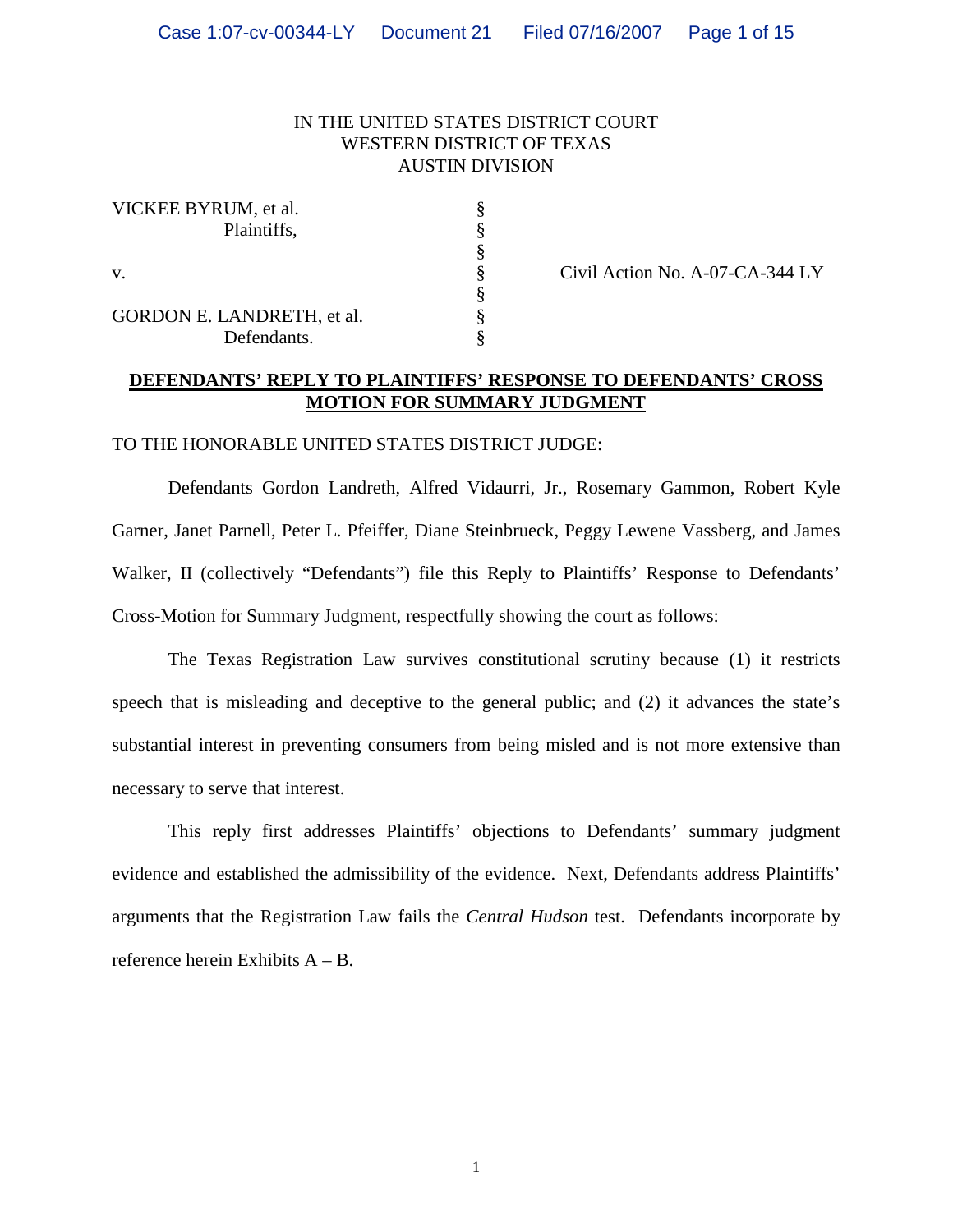### **I. RESPONSE TO EVIDENTIARY OBJECTIONS**

# **A. The ICR Study**

Plaintiffs object to the International Communications Research ("ICR") Study as inadmissible hearsay. Survey results may be admitted into evidence under the present sense impression or then existing state of mind exceptions to hearsay. *See* FED. R. EVID. 803(1), 803(3); *C.A. May Marine Supply Co. v. Brunswick Corp.*, 649 F.2d 1049, 1054 (5<sup>th</sup> Cir. 1981): *Holiday Inns, Inc. v. Holiday Out in America,* 481 F.2d 445, 447 (5<sup>th</sup> Cir. 1973); *Simm v. Louisiana State Bd. of Dentistry*, 2002 WL 257688. at \*5 (E.D. La. 2002). "Surveys and customer questionnaires are admissible, if they are pertinent to the inquiry, upon a showing that the poll is reliable and was compiled in accordance with accepted survey methods." *Brunswick Corp.*, 649 F.2d at 1054 (internal citation omitted). Surveys are frequently admitted into evidence where, as here, the possibility of consumer confusion is at issue. *See Brunswick Corp.*, 649 F.2d at 1054; *Exxon Corp. v. Texas Motor Exchange of Houston, Inc*., 628 F.2d 500, 506 ( $5^{\text{th}}$  Cir. 1980).

The ICR survey is a reliable survey compiled in accordance with accepted survey methods. Defendants submit Exhibit A in response to Plaintiffs' concerns about the survey methodology and reliability.<sup>1</sup> The ICR survey was supervised by John DeWolf, who has 17 years of experience conducting market surveys and research for ICR. Exhibit A, at ¶ II.Mr. DeWolf testified that in his professional opinion, the methods, protocols and models used in conducting the study are those which are commonly used and widely accepted for statistical

 1 Plaintiffs argue that the ICR survey does not meet the seven factors set out in *Toys R. Us, Inc. v. Canarsie Kiddie Shop, Inc.*, 559 F. Supp. 1189, 1205 (E.D.N.Y. 1983). Response at 4. The seven factors are commonly used to determine the admissibility of surveys used in trademark infringement cases. By contrast, the Supreme Court has employed a lower standard in admitting survey evidence in commercial speech cases. *See Florida Bar v. Went For It, Inc.,* 515 U.S. 618, 628 (1995) ("we do not read our case law to require that empirical data come to us accompanied by a surfeit of background information …we have permitted litigants to justify speech restrictions by reference to studies and anecdotes pertaining to different locales altogether."). Nonetheless, Mr. DeWolf's affidavit demonstrates that the ICR survey meets all seven of the factors cited in *Toys R. Us*.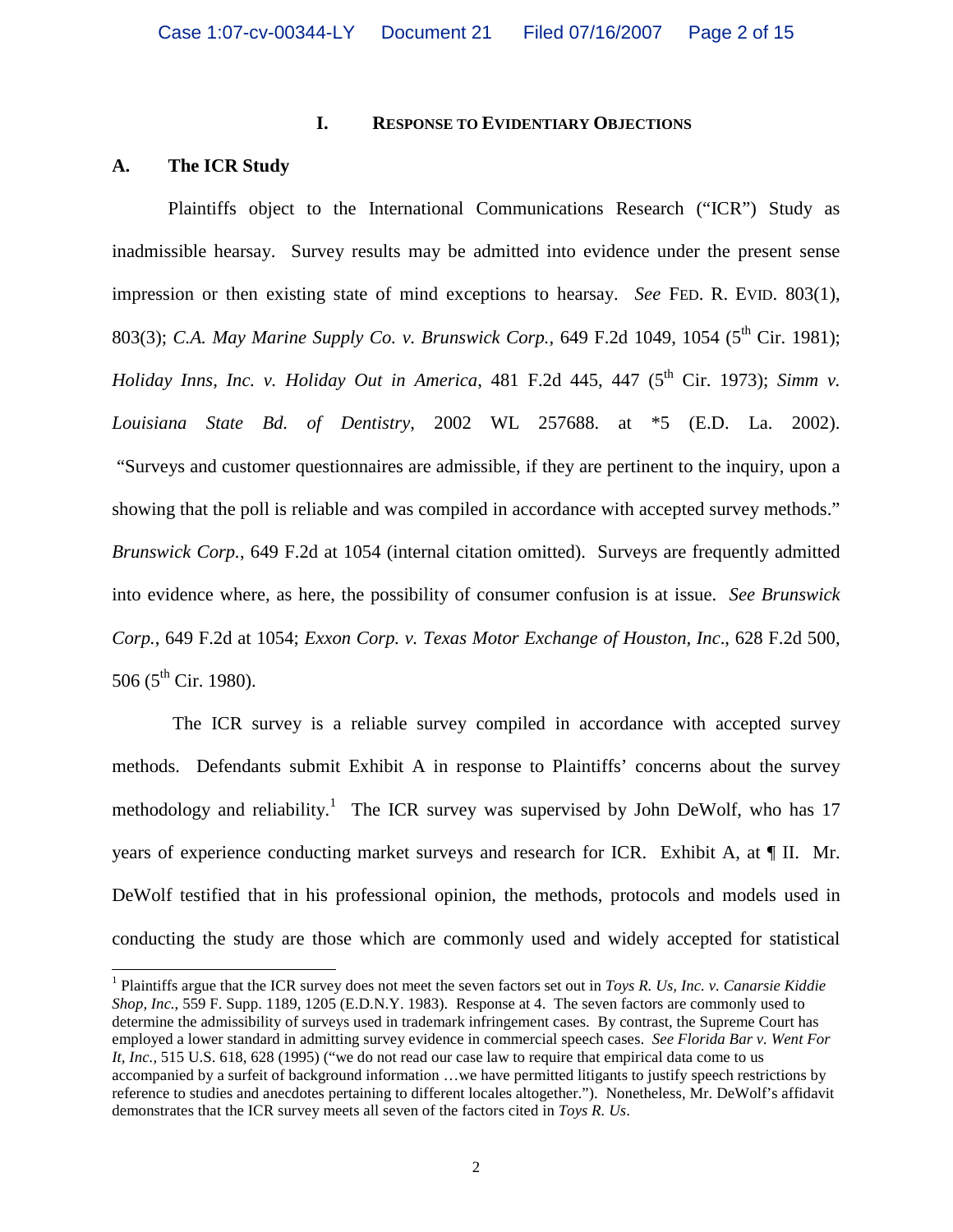analysis of this sort. *Id.* at ¶ IV. Neither Mr. DeWolf, nor any of the interviewers conducting the telephone survey, had knowledge of this litigation or the purpose for which the survey was to be used. *Id.* at  $\P$  VI. The interviewers who conducted the survey were competent professionals trained to conduct telephone survey in a non-leading and non-suggestive manner. *Id.* at ¶ III. The survey questions were clear and objective. *Id.* at  $\P\P$  IV & VII.. The survey polled over 1000 people, chosen as a representative sample of the universe of consumers who may make hiring decisions for design services. *Id.* at ¶ V. There is no reason to doubt the reliability of the survey.<sup>2</sup> The ASID email Plaintiffs seek to admit to challenge the ICR survey is irrelevant and inadmissible.<sup>3</sup>

 Alternatively, the ICR survey is admissible under the residual hearsay exception of Federal Rule of Evidence 807. The residual hearsay exception applies when:

(a) the statement is offered as evidence of a material fact; (b) the statement is more probative on the point for which it is offered than any other evidence which the proponent can procure through reasonable efforts; and (c) the general purpose

<sup>&</sup>lt;sup>2</sup> Plaintiffs imply that the survey is biased by noting that the survey was done by ICR under contract with the American Society of Interior Designers (ASID), a fact which Defendants stated openly in their Motion for Summary Judgment evidence. ASID's contract with ICR does not cast any doubt on the survey's methodology or results. The fact that a survey is commissioned by a party to the litigation or a group interested in the litigation does not impugn the survey's trustworthiness. *See Florida Bar v. Went For It, Inc.,* 515 U.S. 618, 626-27 (1995) (Supreme Court admitted into evidence study conducted by Defendant and survey commissioned by Defendant). As long as the survey interviewers are not aware of the purpose for which the survey is conducted, the survey results are not compromised.

 $3$  Defendants object to Plaintiffs' exhibit 3 on several grounds. First, the exhibit is irrelevant. FED. R. EVID. 402. As stated in fn 2, ASID's interest in this lawsuit had no impact on the survey. The survey was conducted by an independent and respected survey company and those involved in the survey were not aware of this litigation. *See*  Exhibit A, Affidavit of John deWolf, at ¶ VI. The email Plaintiffs seek to introduce in Exhibit 3 is not proof that the survey methodology or results were compromised in any way by ICR's contract with ASID. Thus, it is not a proper challenge to Defendants' evidence and has no relevance to the issues in this lawsuit. Second, the prejudicial effect of Plaintiffs' Exhibit 3 far outweighs its probative value. FED. R. EVID. 403. While the email has very little if any probative value, its prejudicial effect is substantial. The inclusion of the exhibit is intended to cast doubt on the reliability of Defendants' survey evidence and suggest some collusion between Defendants and ASID. Defendants cannot control what emails are sent out by organizations unaffiliated and uncontrolled by Defendants, and inferences contained in such emails should not be used against Defendants. Third, the email is inadmissible hearsay. Though Plaintiffs claim the exhibit is submitted simply for the significance of the matters asserted, the exhibit has no effect if the substance of the email is not considered. Plaintiffs use the exhibit to suggest that ASID's involvement makes the study untrustworthy. In order to demonstrate this, Plaintiffs essentially rely on the substance of the email, or the truth of the matters asserted. Finally, Plaintiffs have provided no authentication for this email. There is no showing that the email is a true and correct copy of an email sent by ASID.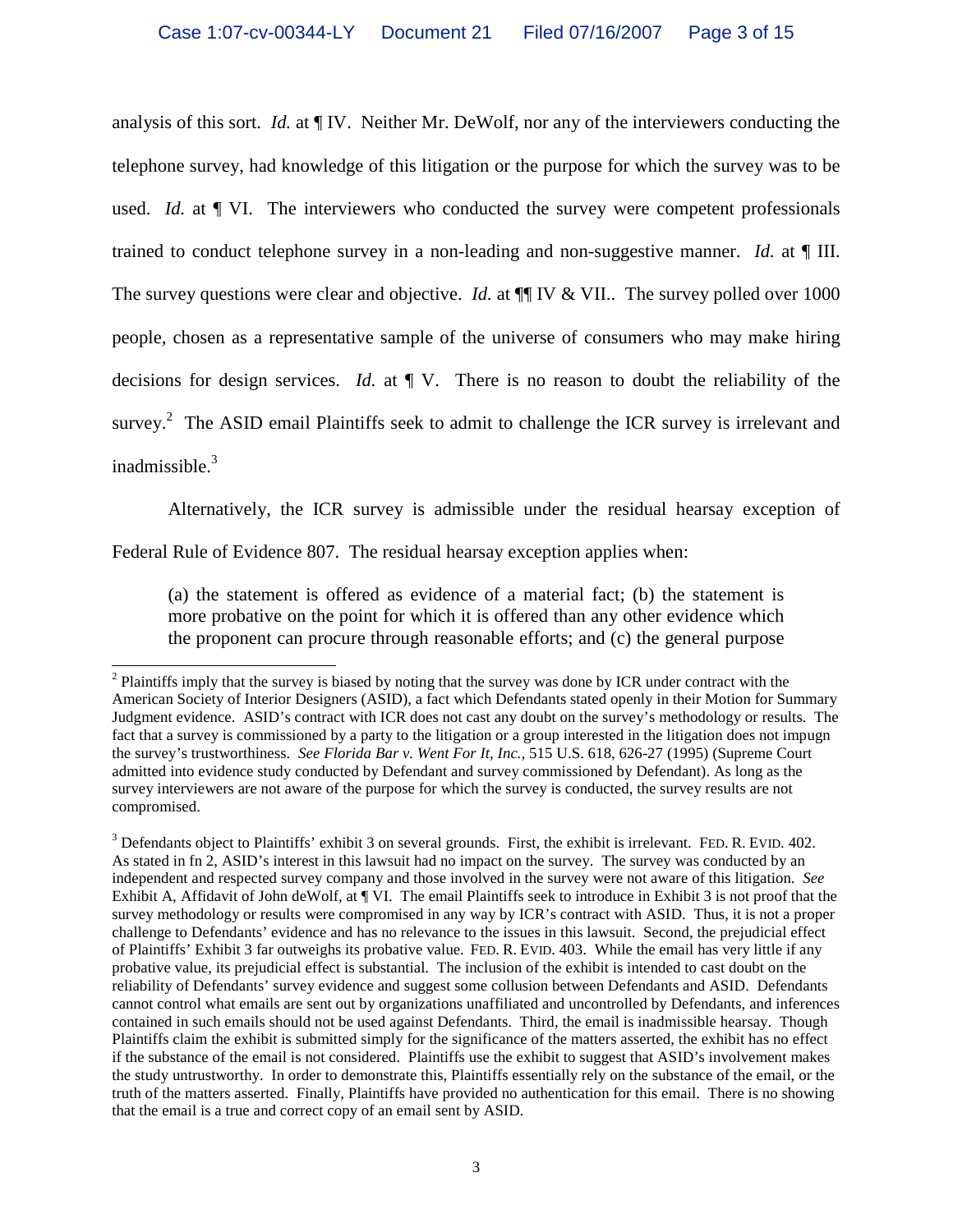of these rules and the interest of justice will best be served by admission of the [survey] into evidence.

*Schering Corp. v. Pfizer Inc.*, 189 F.3d 218, 231 (2nd Cir. 1999).

 The ICR survey is offered as evidence of a material fact—whether consumers are likely to be misled by unlicensed individuals using the term "interior design." A survey of public perception regarding the licensing of design professionals is more probative than any other evidence that could be offered on this point. Courts have relied on survey evidence in commercial speech cases similar to this one to determine whether speech is misleading. *See e.g. Florida Bar v. Went For It, Inc.,* 515 U.S. 618, 626-27 (1995); *Seabolt v. Texas Board of Chiropractic Examiners*, 30 F.Supp.2d 965, 968 (S.D. Tex. 1998); *Simm*, 2002 WL 257688. at \*5. The interest of justice favors admitting this survey into evidence.

 Plaintiffs complain that the ICR Study is irrelevant because Defendants failed to ask the questions Plaintiffs suggest should have been asked. Response at 4. Any technical objections to the survey, such as the format of the question or the manner in which the survey was taken, bear on the survey's weight, not its admissibility. *See*  Zatarains, *Inc. v. Oak Grove Smokehouse, Inc.*, 698 F.2d 786, 795 (5<sup>th</sup> Cir. 1983); *C.A. May Marine Supply Co.*, 649 F.2d at 1055 n. 10; *Holiday Inns, Inc. v. Holiday Out in America*, 481 F.2d 445, 447 (5<sup>th</sup> Cir.1973); *Simm*, 2002 WL 257688, at \*6 (finding that "quibbles" over the language of a survey used in a commercial speech case do not affect the survey's admissibility). Furthermore, the ICR survey is clearly relevant to this lawsuit. The survey established that more than half of those surveyed felt it was deceptive or misleading for both a licensed professional and an unlicensed practitioner to use the exact same professional title, and almost three-quarters of respondents reported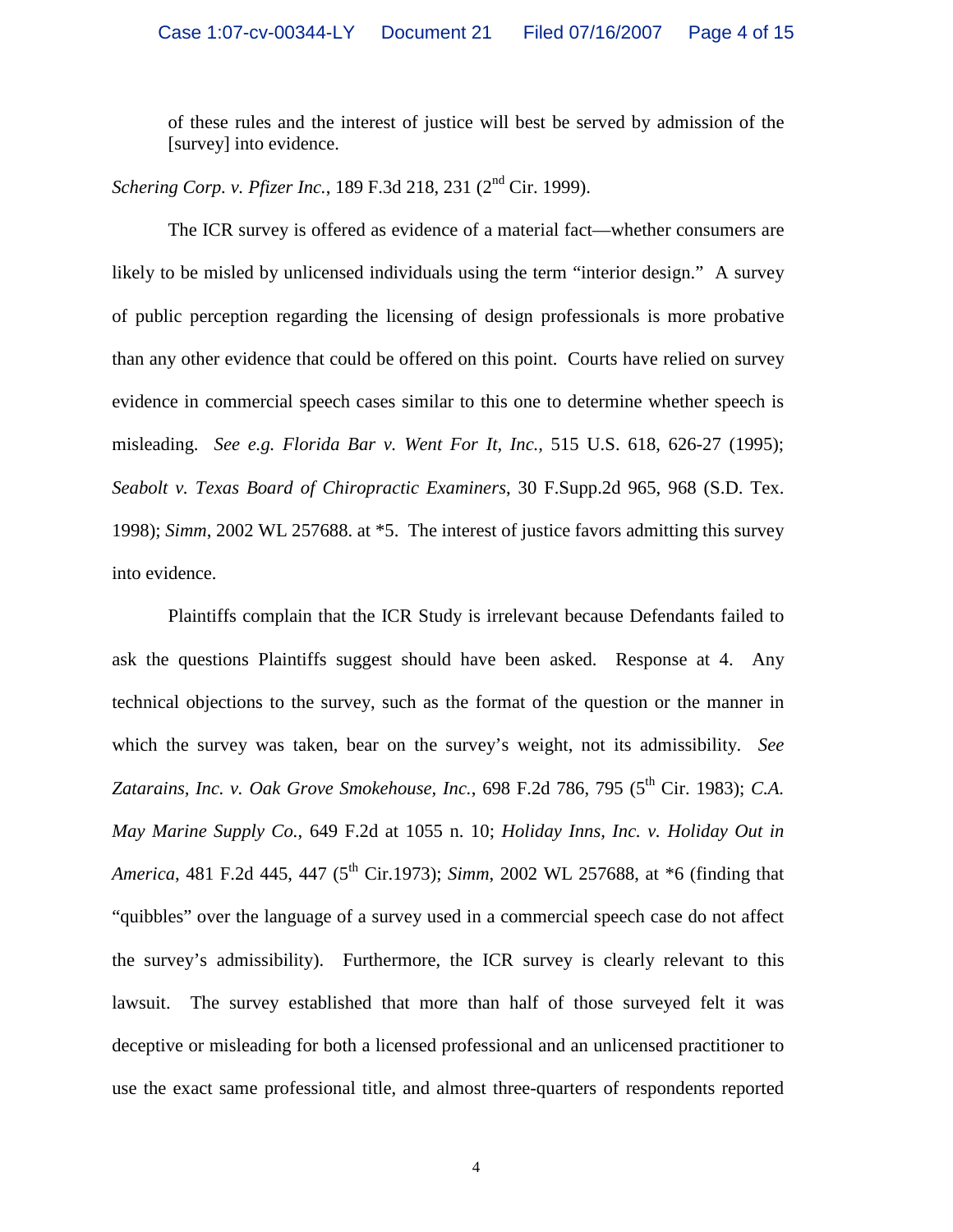that it was important to them that a professional hired to provide services be licensed. These issues are the core of Defendants' case and the ICR survey provides relevant evidence.

### **B. Gordon Landreth's Affidavit**

 Plaintiffs contend that some statements in Gordon Landreth's affidavit are not made with personal knowledge and are irrelevant. Response at 5.In response to Plaintiffs' concerns about Mr. Landreth's personal knowledge, Defendants submit an amended affidavit as Exhibit B. The amended affidavit touches on the same topics as the original affidavit but provides more clarification as to the basis for Mr. Landreth's opinions. Federal Rule of Civil Procedure 56(e) requires that summary judgment affidavits be based upon personal knowledge, contain admissible evidence, and affirmatively demonstrate the competency of the affiant to testify as to matters contained therein. *Lodge Hall Music, Inc. v. Waco Wrangler Club, Inc.,* 831 F.2d 77, 80 (5th Cir.1987).Gordon Landreth's amended affidavit fulfills all of these requirements.

 As the chair of the Texas Board of Architectural Examiners ("TBAE" or "Board"), Mr. Landreth is uniquely positioned to testify about the Board's role, duties, and mission. Mr. Landreth has the responsibility to ensure that the Board fairly enforces the laws of the State and acts in a way that protects the health, safety and welfare of the public. Exhibit B, at  $\P V$ . His affidavit explains how the Board carries out its mission, and why and how the Board enforces the Registration Law.

 In addition, Mr. Landreth's opinion regarding his understanding of the Registration Law is admissible. Federal Rule of Evidence 701 allows opinion testimony by lay witnesses if the opinions are (a) rationally based on the perception of the witness, (b) helpful to a clear understanding of the witness' testimony of the determination of a fact in issue, and (c) not based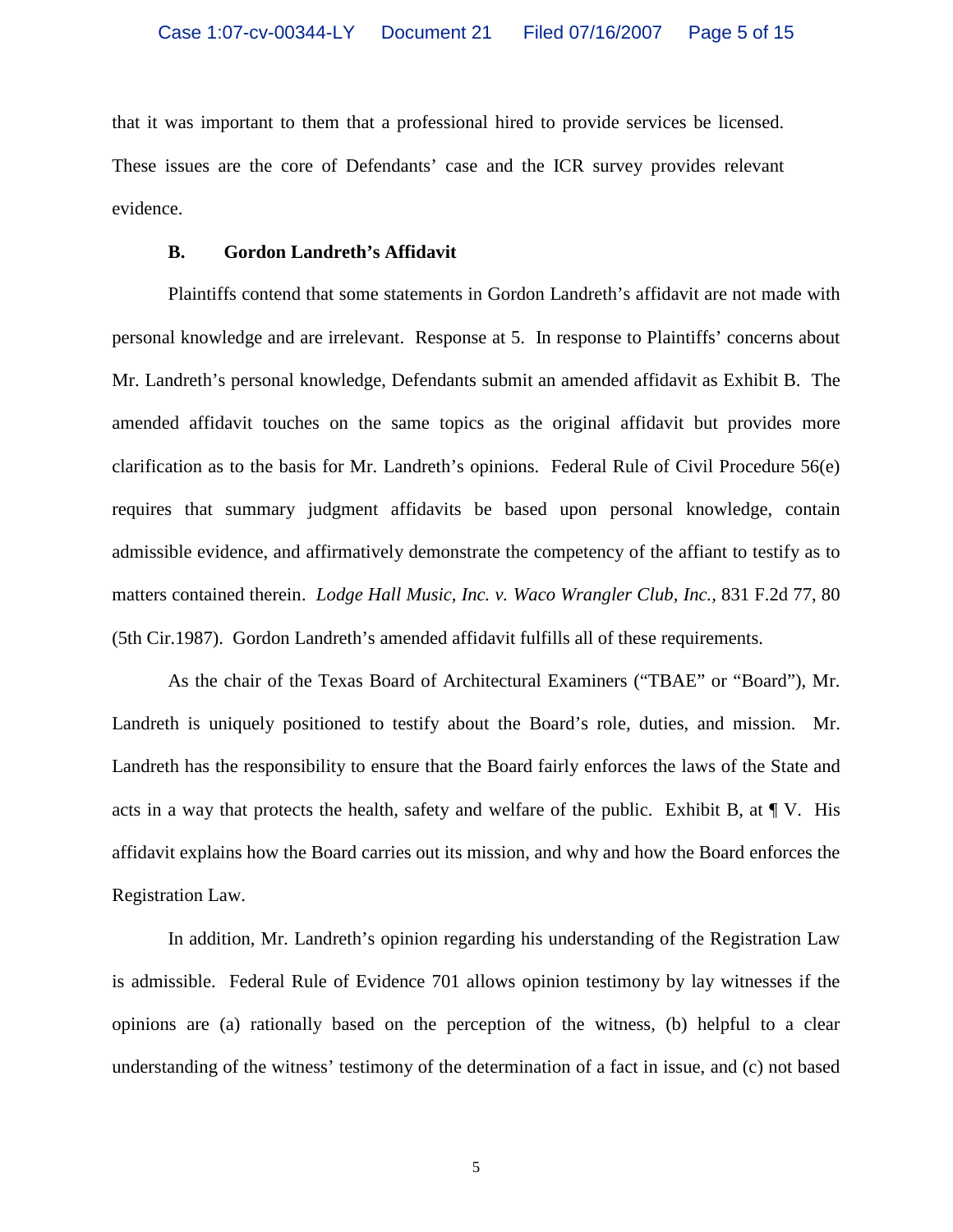on scientific, technical, or other specialized knowledge within the scope of Rule 702. FED. R. EVID. 701. Witness testimony as to inferences drawn from the witness' perception of facts or data reviewed is admissible. *See Beech AICRraft Corp. v. Rainey*, 488 U.S. 153, 169 (1988) ("Rule 701 permits even a lay witness to testify in the form of opinions or inferences drawn from her observations when testimony in that form will be helpful to the trier of fact."); *U.S. v. Polishan*, 336 F.3d 234, 242 (3<sup>rd</sup> Cir. 2003) ("Lay opinion testimony may be based on the witness's own perceptions and knowledge and participation in the day-to-day affairs of [the] business.")(internal citation and quotation marks omitted).

 Mr. Landreth's understanding of the purpose of the Registration Law is rationally based on his perception of the legislative record, citizen comments, and his knowledge of the TBAE. Exhibit B, at  $\P$  III. His opinion as chair of the TBAE is helpful to a determination of the purpose of the Registration Law as well as whether the Registration Law furthers a substantial state interest, key issues in this lawsuit. Mr. Landreth's opinions are based solely on his experience as chair of the Board and as a citizen of the state, not on any scientific or technical expertise. Mr. Landreth's testimony about his own perceptions of the Registration Law, and the ways the Registration Law is construed and enforced by the TBAE, is admissible opinion testimony.

### **1. Committee on State Affairs Interim Report**

 Part of what Mr. Landreth considered in examining the legislative history of the Registration Act was the Texas House of Representatives Interim Report to the  $71<sup>st</sup>$  Texas Legislature (Exhibit 1 attached to Affidavit of Gordon Landreth). Plaintiffs admit the Interim Report is admissible in principle but claim that it contains inadmissible hearsay.<sup>3</sup> Response at 4.

<sup>&</sup>lt;sup>3</sup> Plaintiffs correctly point out that the Interim Report submitted by Defendants with their Cross-Motion for Summary Judgment was incomplete. Defendants apologize that the report submitted with Defendants' motion was missing every other page. This was a clerical error and was not intentional. Defendants forwarded a full and corrected version of the Interim Report to Plaintiffs' counsel as soon as the error was brought to Defendants'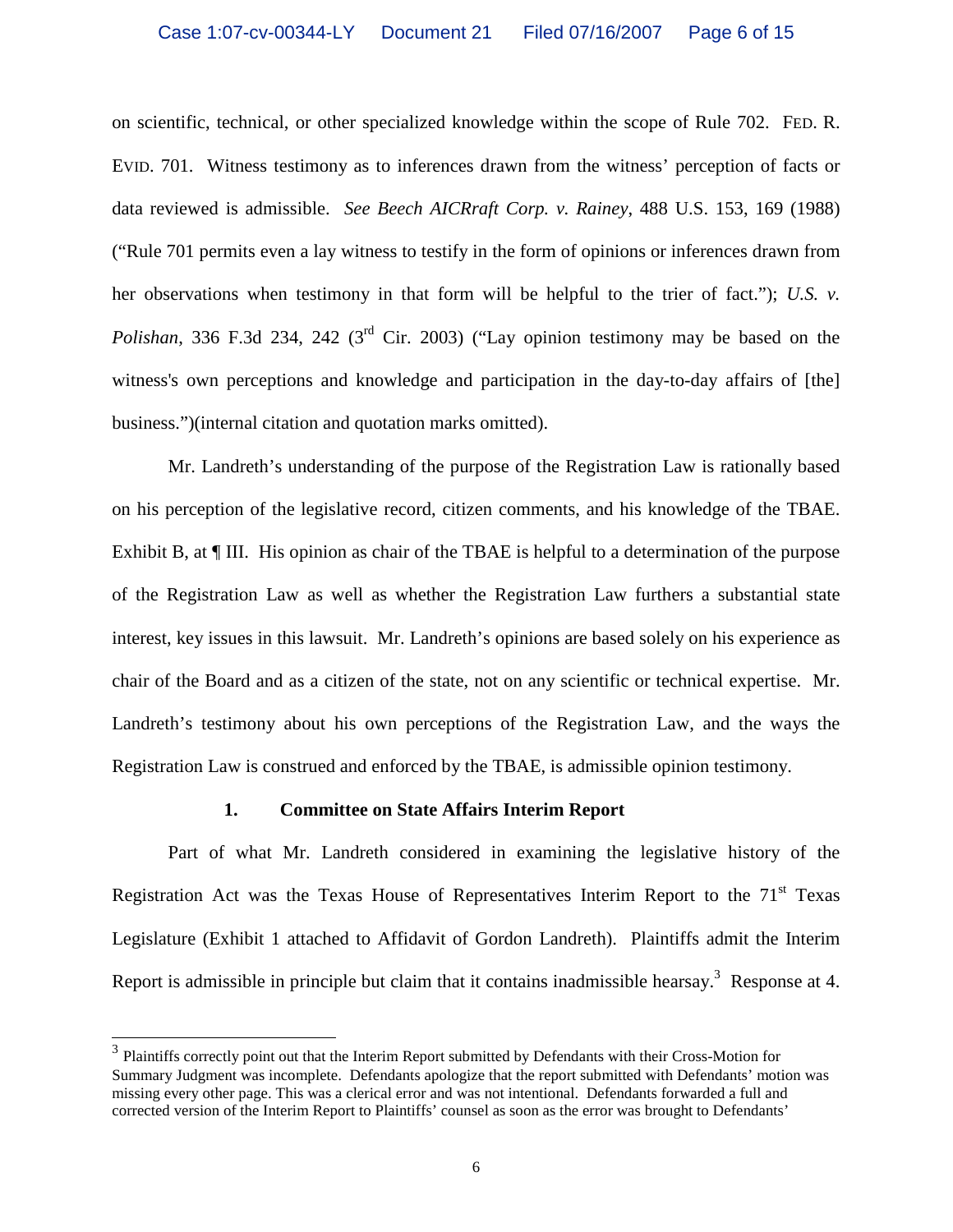The legislative report, and all statements therein, are admissible as a public record, pursuant to Federal Rule of Evidence 803(8). Statements, opinions and conclusions contained in these reports are admissible as long as (1) all statements are based on a factual investigation; and (2) any portion of the report that is admitted must be sufficiently trustworthy. FED. R. EVID. 803(8)(c); *See Beech AICRraft*, 488 U.S. at 169 (adopting a broad interpretation of "factual findings" to encompass reports which contain opinions or conclusions). $4$  Courts repeatedly allow reports of congressional committees as exceptions to the hearsay rule. *See. e.g. Moss v. Ole South Real Estate, Inc.*, 933 F.2d 1300, 1307-08  $(5<sup>th</sup>$  Cir. 1991) (noting that evaluative reports are generally reliable and do not have the problems associated with most hearsay); *Stasiukevich v. Nicolls*, 168 F.2d 474, 479 (1<sup>st</sup> Cir. 1948) ("The official report of a legislative or congressional committee is admissible in evidence in a judicial proceeding, as an exception to the hearsay rule, where the report, within the scope of the subject matter delegated to the committee for investigation, contains findings of fact on a matter which is at issue in the judicial proceeding.")(citing *Wigmore on Evidence*, §§ 1662, 1670).

 The Interim Report is highly relevant to the question of legislative intent. The Supreme Court has "repeatedly stated that the authoritative source for finding the Legislature's intent lies in the Committee Reports on the bill." *Garcia v. U.S.*, 469 U.S. 70, 76 (1984). The Committee on State Affairs was taxed with the responsibility of investigating, through public hearings and testimony, the feasibility of a regulation on the interior design profession. *See e.g.* TEX. GOV'T

-

attention. Attached as Exhibit 2 to Exhibit B is a corrected version of the Interim Report. Defendants ask the Court to substitute this corrected exhibit for the previous version submitted.

<sup>&</sup>lt;sup>4</sup> The Advisory Committee to the Federal Rules proposed a nonexclusive list of four factors to consider in determining the admissibility of an investigation under Fed. R. Evid. 808(8): (1) the timeliness of the investigation; (2) the investigator's skill or experience; (3) whether a hearing was held; and (4) possible bias when reports are prepared with a view to possible litigation (citing *Palmer v. Hoffman,* 318 U.S. 109 (1943)). Advisory Committee's Notes on Fed. R. Evid. 803(8). The Interim Report was prepared by the House committee during the  $71<sup>st</sup>$  legislative session while the Registration Law was being debated, long before any litigation arose. The House committee held public hearings on the subject matter of the report. The Interim Report meets all of the *Palmer* factors.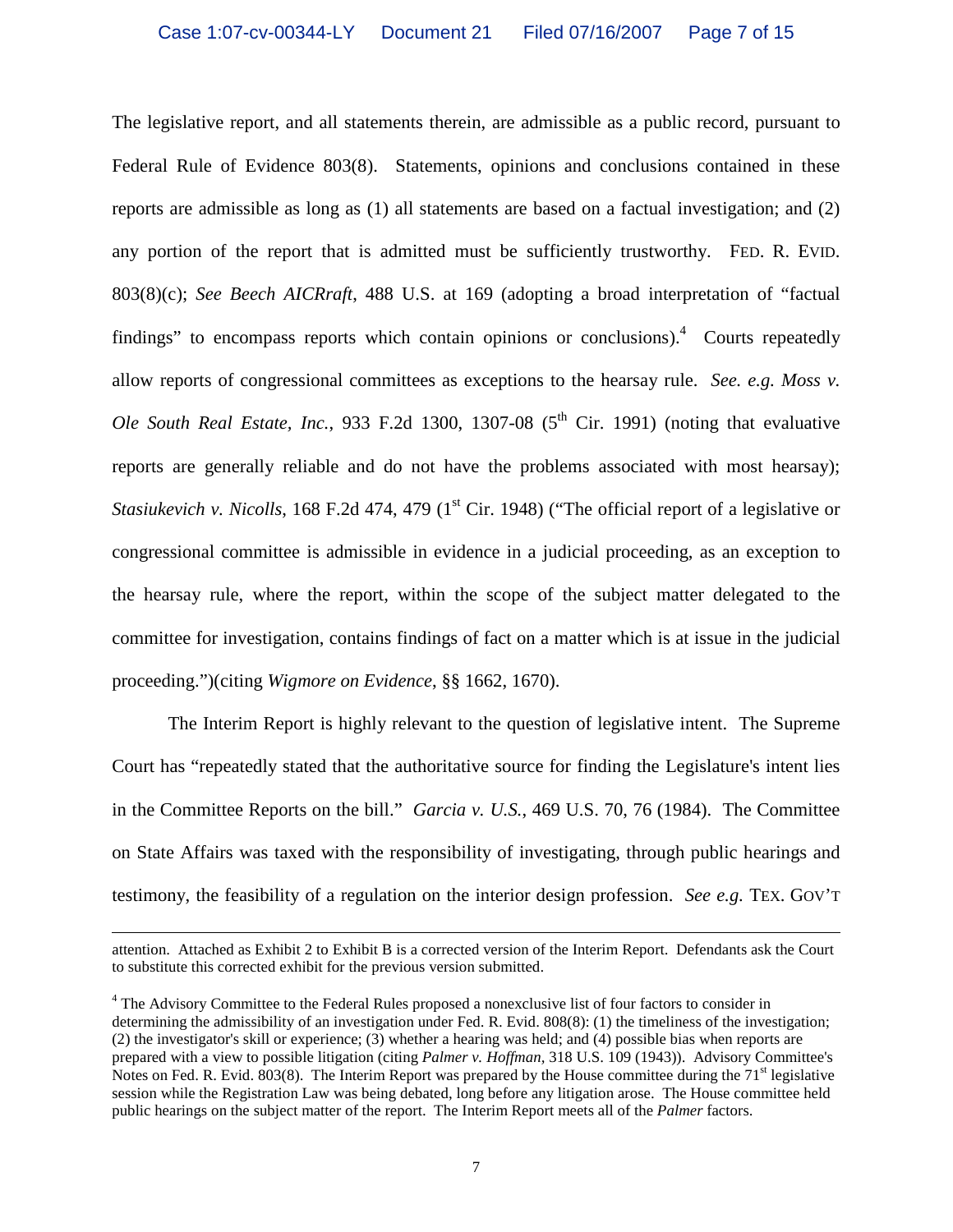CODE  $\S 301.014(a)(1)$ -(3). This report summarizes the different positions of the bill's proponents and opponents. The statements in the report were made based on factual investigation, testimony, and analysis. Plaintiffs have not objected to statements in this report being untrustworthy. *See Mole v. Ole South Real Estate*, 933 F.2d 1300, 1350  $(5^{th}$  Cir. 1991) (opponent bears the burden of showing report to be untrustworthy). The report, the statements contained therein, and Mr. Landreth's comments regarding the report contained in his affidavit are admissible.

## **2. Transcript of Hearing on Architectural Decisions Sunset Meeting**

 Mr. Landreth also reviewed a transcript of the testimony before the Sunset Meeting during a Hearing on Architectural Decisions held on August 15, 1990. *See* Exhibit 2 to Affidavit of Gordon Landreth. This document was transcribed by Staci Williams, a certified court reporter, on June 17, 2007 from legislative tapes. Courts may take judicial notice of legislative testimony in determining a motion for summary judgment challenging the constitutionality of a statute. *Levy v. Scranton*, 780 F. Supp. 897, 900-01 (N.D.N.Y. 1991); *Stasiukevich*, 168 F.2d at 479. Defendants ask this court take judicial notice of this transcript, pursuant to Federal Rule of Evidence 201, and consider it in making its determination of Defendants' motion for summary judgment.

#### **3. Letter and Written Testimony from Citizens' Groups**

 In response to Plaintiffs' hearsay objection, Defendants have addressed the evidentiary concerns relating to these exhibits. The letter from Alan Fondy, Field Consultant for the State Firemen's and Fire Marshalls' Association of Texas dated April 13, 1989 and the written testimony from Carole Patterson (now Carole Zoom) on behalf of the Coalition of Texans with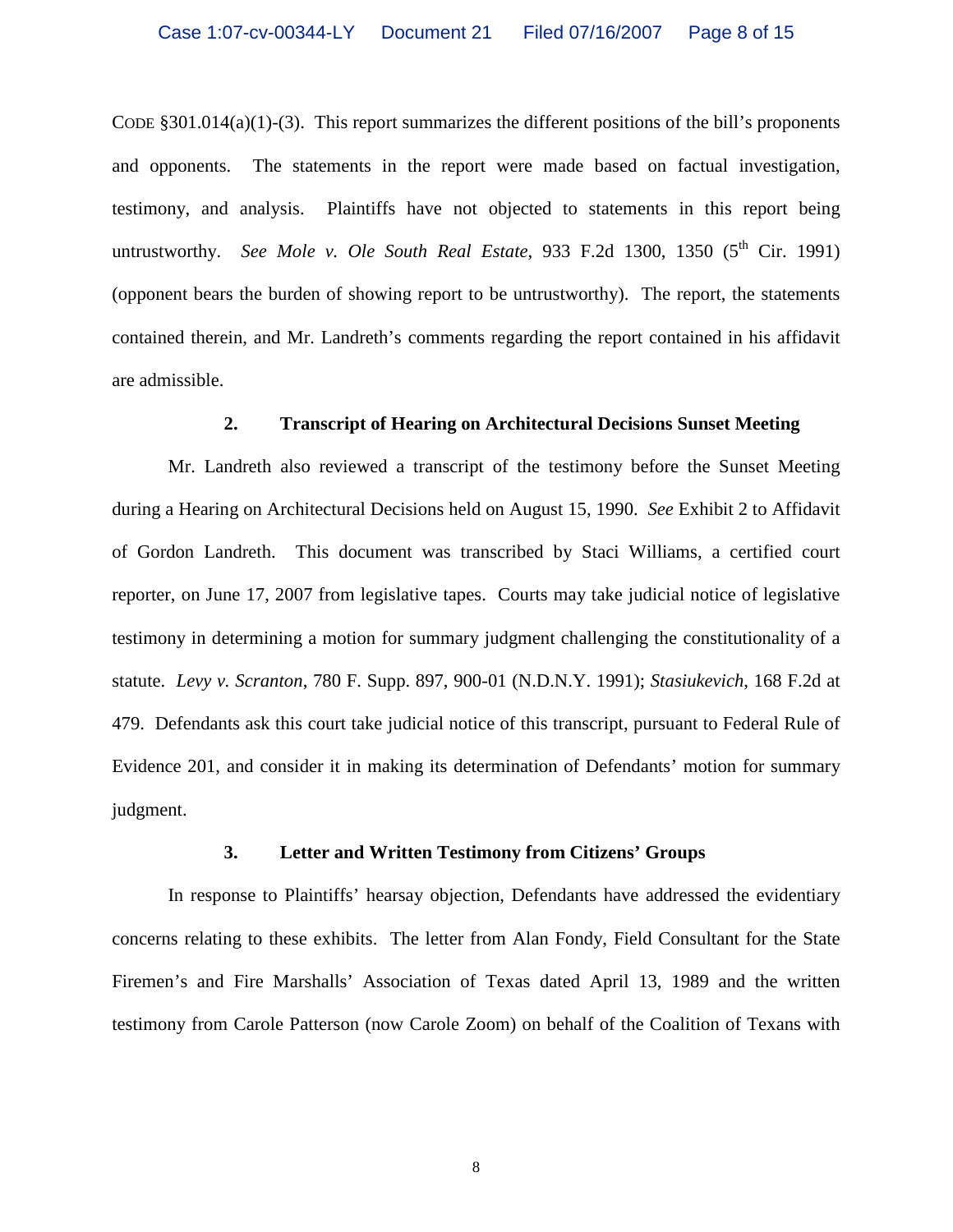Disabilities (*see* Exhibits 3 and 4 of Affidavit of Gordon Landreth) are resubmitted with authenticating affidavits from the authors, thus curing any hearsay objections.

Gordon Landreth relied on the State Firemen's and Fire Marshalls' Association letter and Carole Patterson's written testimony as evidence of concerns from citizens' groups. These exhibits informed his understanding of the purposes underlying the Registration Law. *See*  Exhibit B, at  $\P$  VIII. He quotes from these sources not for the truth of the statements contained therein, but to show what he reviewed and relied on them in forming his opinions about the Registration Law.

### **C. Congressman Gene Green's Affidavit**

 While Congressman Green was a Texas State Senator, he authored and worked on the passage of the Registration Law. As the author of the bill and the chair of the conference committee which conducted hearings on the bill, Congressman Green is uniquely positioned to provide his opinion about the law's intent. Indeed, it would be hard to find an individual with *more* personal knowledge about the legislative intent of this bill than Congressman Green. Congressman Green does not speak as the entire Texas Legislature when making these statements in his affidavit, but as the author of the bill. His familiarity with the law and the concerns expressed during the public hearings is sufficient foundation for Congressman Green to provide his opinions about what he perceived as the intent and purpose of the Registration Law. Further, his impressions, beliefs and intentions relating to the passage of this law are relevant to this case. His testimony is relevant as it goes directly to the issue of whether or not the government has a substantial interest that is being advanced by the Registration Law.

### **II. CONSTITUTIONALITY OF THE REGISTRATION LAW**

9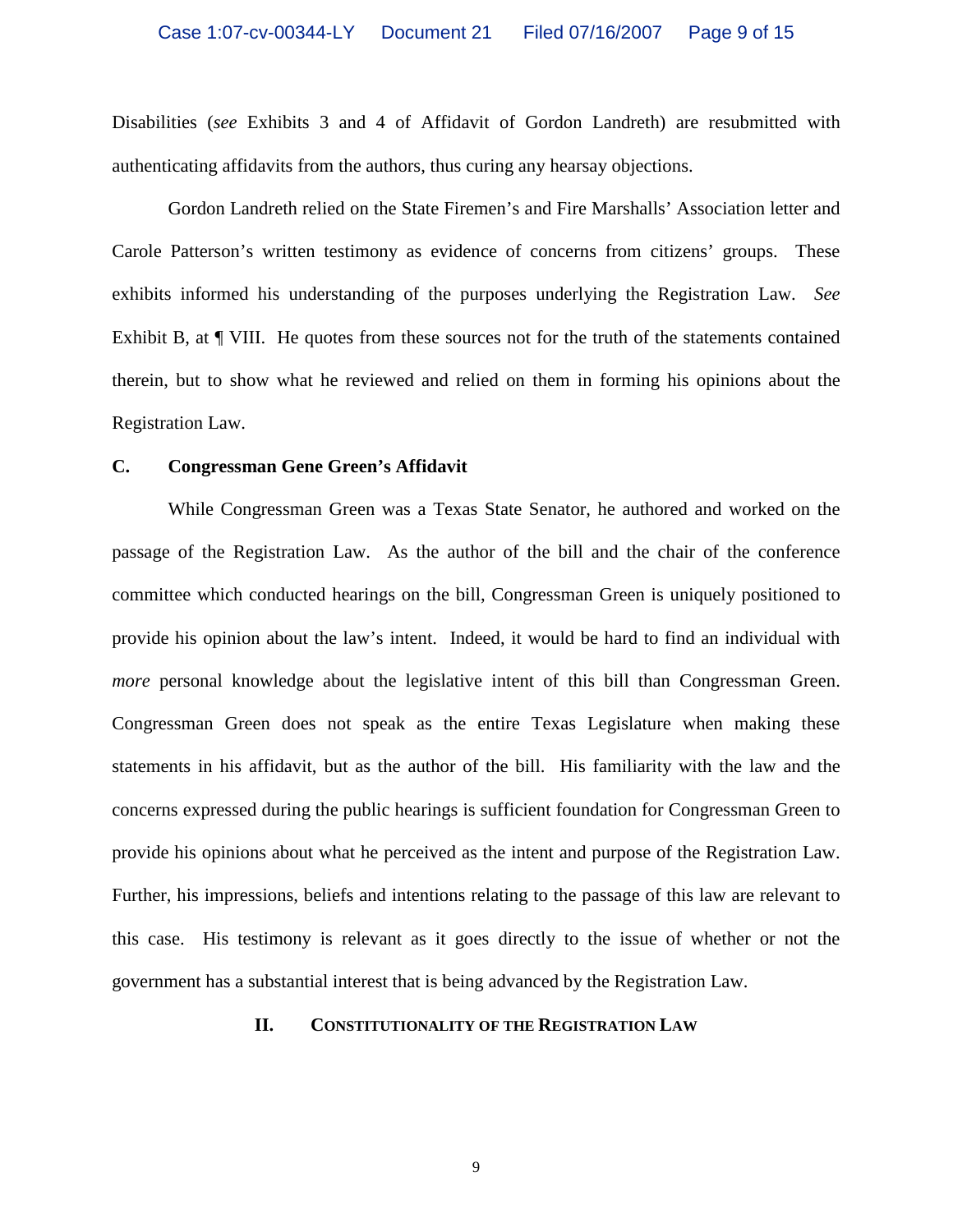The Registration Law passes all four *Central Hudson*<sup>5</sup> factors. The speech Plaintiffs seek to engage in is inherently misleading, as demonstrated by the ICR survey. Plaintiffs attack the survey but offer no rebuttal evidence of their own. Plaintiffs only "support" for their position is the ASID website, which Plaintiffs claim lists some individuals who are unlicensed in Texas as interior designers. This "evidence" is wholly irrelevant. ASID and TBAE are entirely separate and unaffiliated entities. Defendants have no control over ASID and are not at all responsible for what is on ASID's website. Surely the law will not be struck down as unconstitutional based on the existence of misleading information on the internet. If Plaintiffs' claims about ASID's website are true, then ASID *would* be providing misleading information. But this has no bearing on the constitutionality of the Texas Registration Law.

 In determining whether speech is inherently misleading, Courts look to whether the terms at issue have specific meaning, such that their use would be likely to mislead the public. *See American Academy of Pain Management v. Joseph, 353 F.3d 1099, 1101 (9<sup>th</sup> Cir. 2004); <i>Kale v. South Carolina Dept. of Health and Environmental Control*, 391 S.W.2d 5733, 574 (S.C. 1990). When the terms have a specific meaning—as do "interior design" and "interior designer"—their use by those who do not meet the requirements for use of the terms is inherently misleading. Plaintiffs do not persuasively distinguish the cases cited by Defendants on this point. Plaintiffs state that in *Joseph*, California had an "obvious, substantial, and well-documented interest in preventing terms like 'board certified' from being co-opted by ad hoc, fly-by-night, 'certifying' entities." Response at 10. It is not clear why Texas would not have a similar substantial interest in preventing terms like "interior designer" from being co-opted by ad hoc, unlicensed and untrained decorators. In distinguishing *Maceluch v. Wysong*, 680 F.2d 1062 (5<sup>th</sup> Cir. 1982), Plaintiffs note that there are important differences in training and public perception between

-

<sup>5</sup> *Central Hudson Gas & Elec. Corp v. Public Service Commission of New York*, 447 U.S. 557, 563-64 (1980).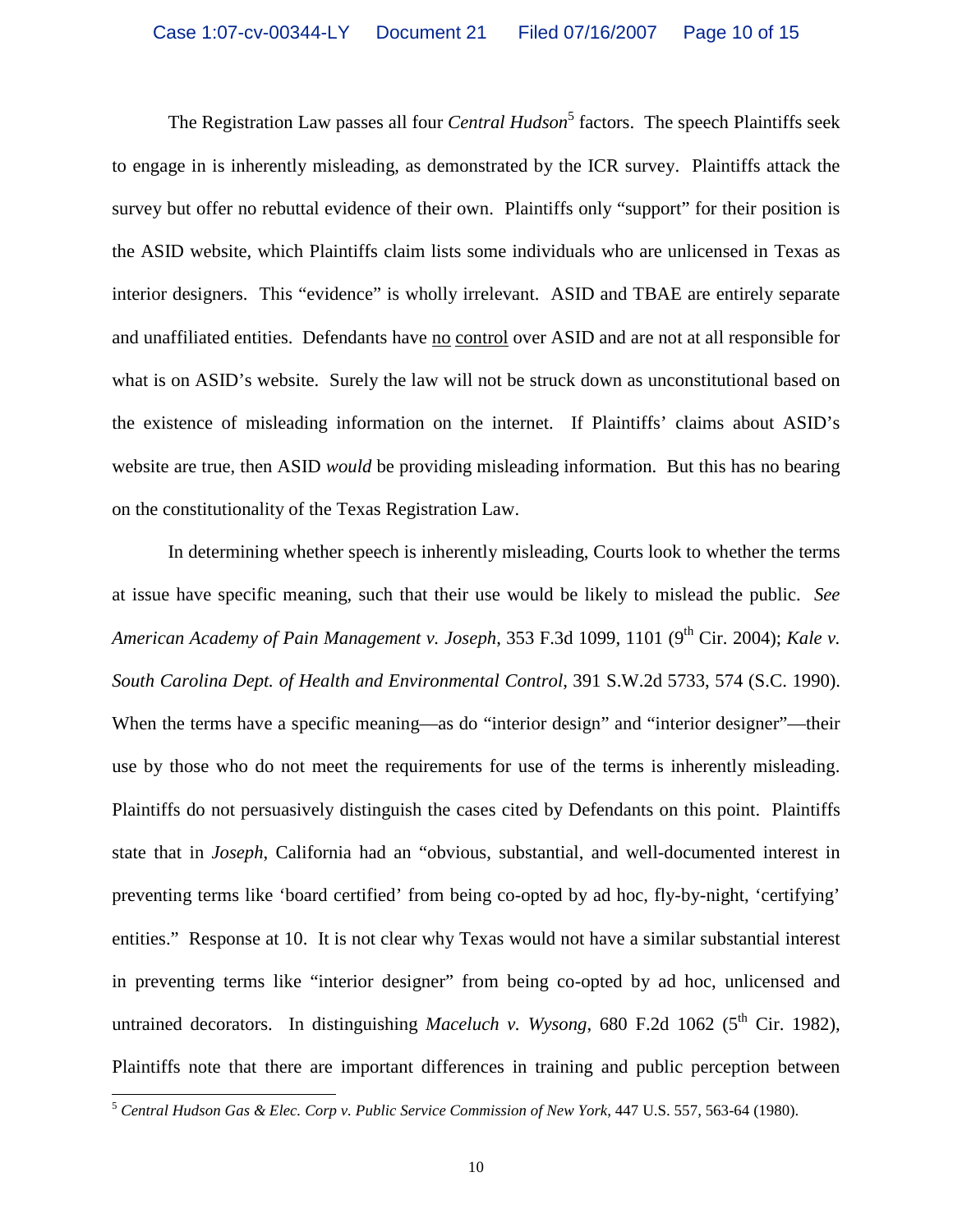M.D.'s and D.O.'s. However, the differences in training between interior decorators and licensed interior designers are arguably even greater (given that interior decorators are not required to have *any* training at all, while interior designers have significant training and education requirements). Based on the Fifth Circuit's reasoning in *Maceluch*, the Registration Law should be found constitutional.

Plaintiffs' reliance on *Pruett v. Harris County Bail Bond Board*, 2007 WL 1632697 (5<sup>th</sup>) Cir. June 7, 2007) is misplaced. In contrast to *Pruett*, Defendants do not argue that the speech at issue is misleading because a statute says the speech is misleading. Rather, Defendants argue that the speech is misleading because empirical and anecdotal data shows the speech to be misleading. The Registration Law addresses the misleading nature of the underlying speech at issue, unlike the law at issue in *Pruett*. If the underlying speech is inherently misleading, the speech is outside the protection of the First Amendment and the government can regulate the speech as it sees fit. *Seabolt v. Texas Bd. of Chiropractic Examiners*, 30 F.Supp.2d 965, 968 (S.D. Tex. 1998).

 The legislative record indicates that use of the title "interior designer" by unlicensed practitioners created confusion in the marketplace before the challenged law, TEX. OCC. CODE § 1053.151, was adopted. *See* Interim Report at 9 and Legislative testimony at 11-12. The confusion does not come *because* of Texas Occupation Code § 1053.151; indeed, § 1053.151 was passed to address this confusion. Defendants are not making a "circular" argument as was arguably the case in *Pruett.* The argument is actually quite linear and straightforward legislators determined that consumers are harmed when unlicensed practitioners hold themselves out as interior designers; in response, the legislature passed a law to restrict this behavior, in keeping with the legislature's role of protecting Texas consumers. Defendants now present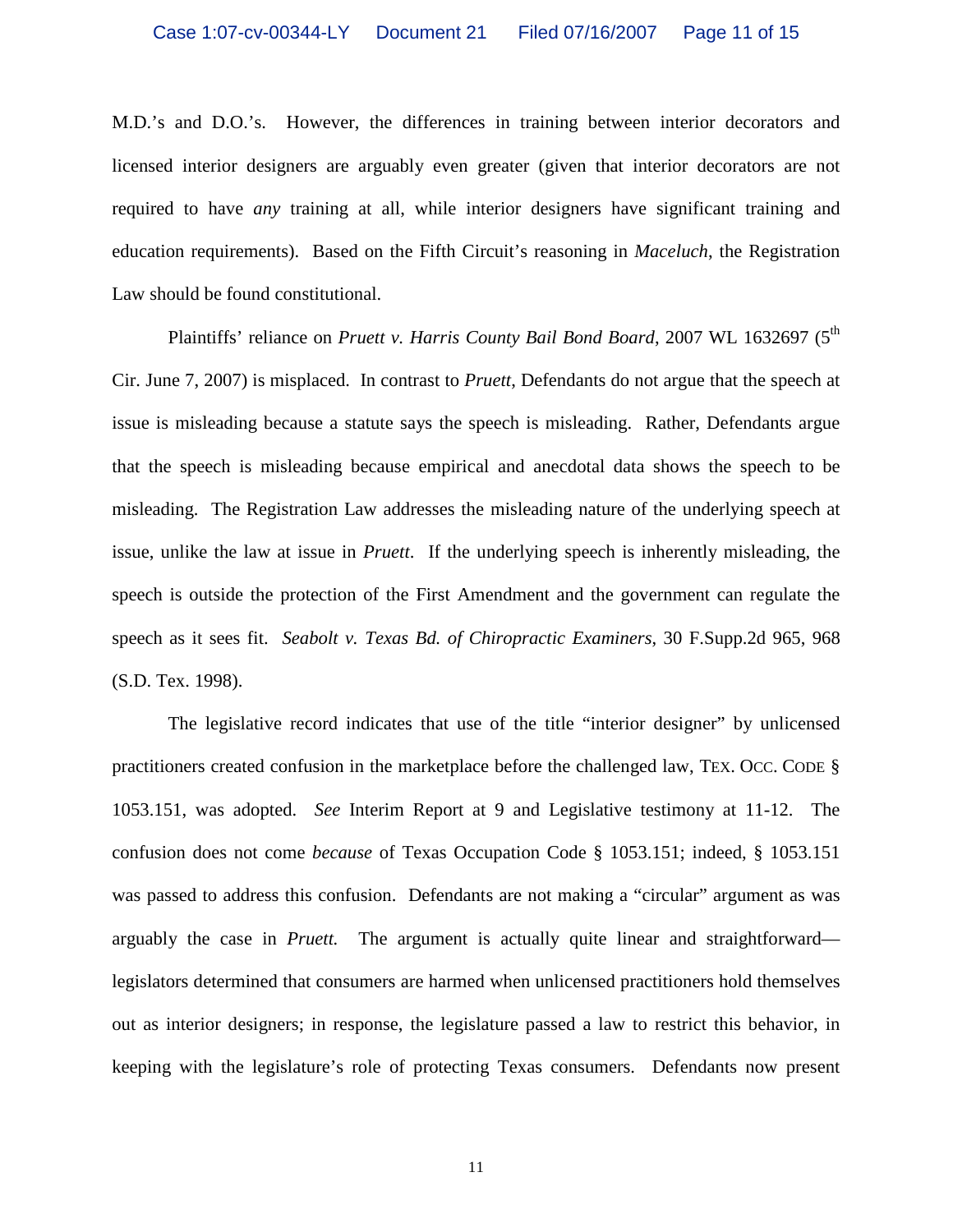evidence that the legislature's solution was not unconstitutional because the underlying speech *is* inherently misleading.<sup>6</sup>

 Plaintiffs appear to be arguing that the State may never enact a facially constitutional restriction upon misleading commercial speech because such a restriction would be based upon a determination that the speech is misleading. Plaintiffs' argument not only is in derogation of commercial speech jurisprudence, it is an indulgence in the same sort of circular reasoning Plaintiffs ascribe to Defendants. Plaintiffs then revert to the argument that technically true statements are not misleading. Response at 6. Commercial speech cases have repeatedly held a true statement may be restricted as misleading or deceptive. *See* Defendant's Motion for Summary Judgment at 8-10 (discussing *Joseph* and *Peel v. Attorney Registration and Disciplinary Comm'n of Illinois*, 496 U.S. 91 (1990)).

 On the second *Central Hudson* prong, Defendants have shown a substantial state interest in protecting consumers from misleading advertisement and ensuring the accuracy of commercial information in the marketplace. *Edenfield v. Fane*, 507 U.S. 761, 769 (1993). This state interest is especially strong in the context of advertising for professional services because of the high possibility of abuse. *In re R.M.J.*, 455 U.S. 191, 202 (1982). The Registration Law directly advances this substantial state interest. Plaintiffs have not refuted this point, but have simply stated conclusorily that this prong "obviously" cannot be met. Response at 8-9. Defendants have provided evidence of the legislative intent to further these substantial state

-

<sup>6</sup> *Pruett* can also be distinguished on the basis that Defendants in *Pruett* pointed to a different statute altogether (from the Business and Commerce Code) in order to defend the constitutionality of the challenged statute (under the Occupation Code). Here, Defendants do not point to a statute outside the Occupation Code to support their argument but rather ask the Court to read the provisions of the Occupation Code together as a whole in order to give them their proper meaning as intended by the legislature. This is in keeping with a well-settled canon of statutory construction that "the provisions of a unified statutory scheme should be read in harmony, so that no provision is left inoperative, superfluous, or contradictory." *E.E.O.C. v. Exxon Corp.*, F.Supp.2d 635, 642 (N.D. Tex. 1998) (*citing Holley v. United States*, 123 F.3d 1462, 1468 (Fed. Cir. 1997)). Reading the provisions of a statute together is not bootstrapping.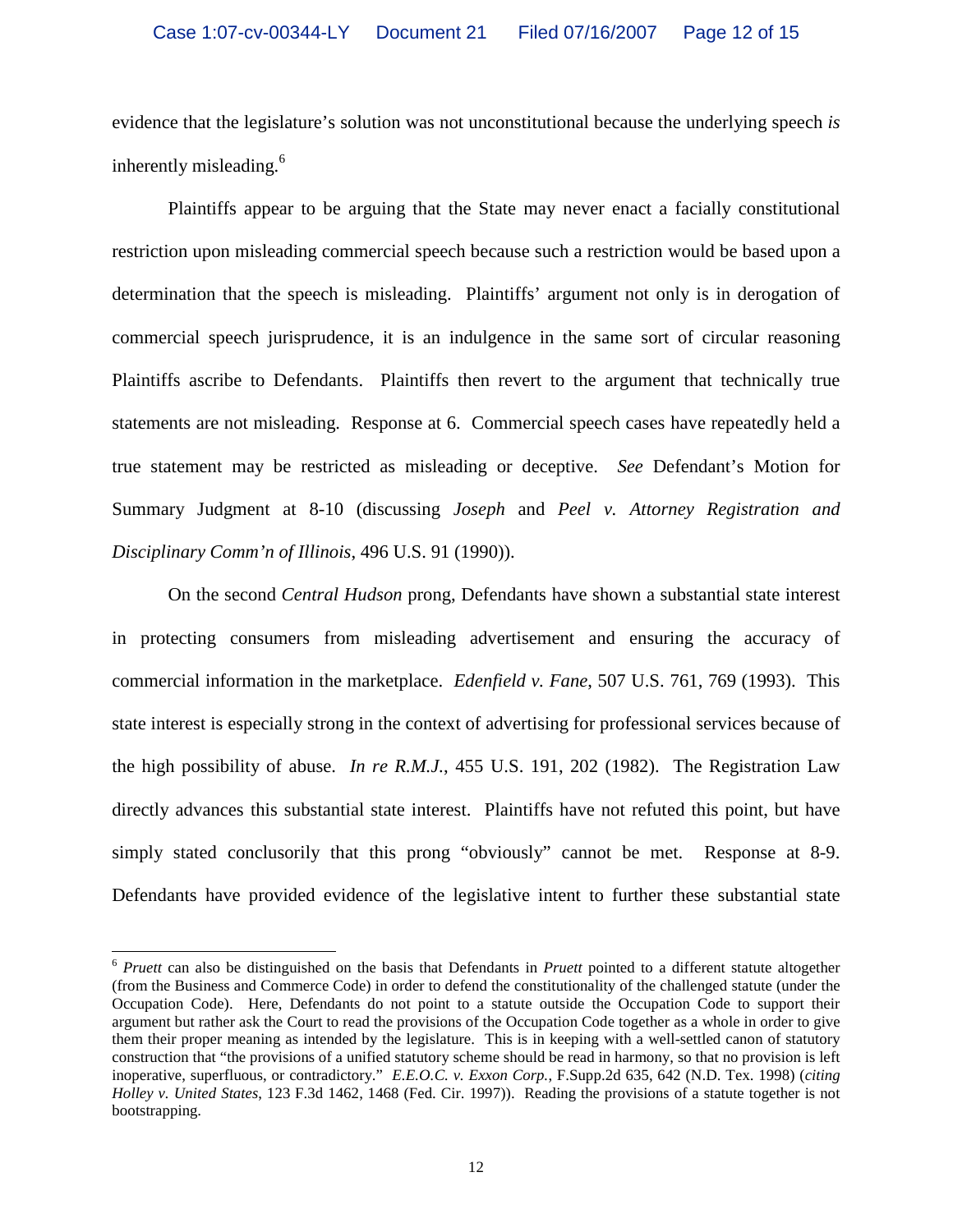interests. The affidavit of Congressman Green, the committee Interim Report, the testimony from the senate hearing, and the letters and testimony from consumer groups all support Defendants' position that the Registration Law furthers a substantial state interest of ensuring the accuracy of information provided to consumers. Plaintiffs have provided no evidence to the contrary.

 Finally, the Registration Law is reasonably tailored to the State's interest. Even if the law is imperfect, the legislature's judgment should not be second-guessed. *Board of Trustees of State University of N.Y. v. Fox*, 492 U.S. 469, 477 (1989). Though Plaintiffs urge what they consider to be a better way to advance the state interest, absent a showing that the Registration Law is "substantially excessive," the law should not be struck down. *Id.* 

#### **III.** PRAYER FOR RELIEF

 Defendants pray that Plaintiffs' Motion for Preliminary Injunction and Plaintiffs' Motion for Summary Judgment be denied. Defendants further pray that Defendants' Motion for Summary Judgment be granted and that Plaintiffs' claims be dismissed with prejudice. Defendants pray for such other relief to which they may be justly entitled.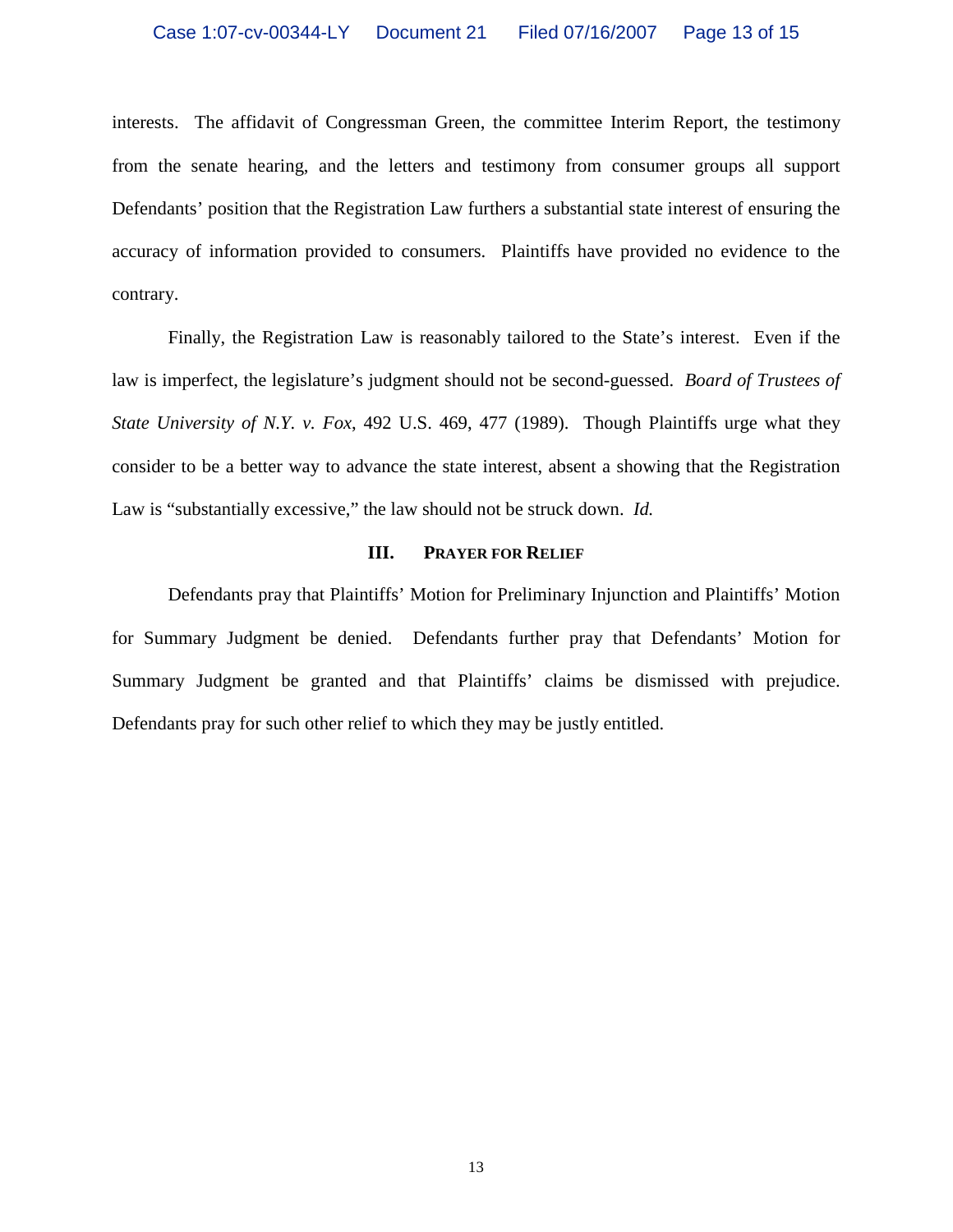Respectfully submitted,

 GREG ABBOTT Attorney General of Texas

 KENT C. SULLIVAN First Assistant Attorney General

 DAVID S. MORALES Deputy Attorney General for Litigation

 ROBERT B. O'KEEFE Chief, General Litigation Division

 /s/ Marina Grayson MARINA GRAYSON Texas Bar No. 24042098 ERIKA M. LAREMONT Texas Bar No. 24013003 Assistant Attorney General General Litigation Division Post Office Box 12548, Capitol Station Austin, Texas 78711-2548 512-463-2120 512-320-0667 (*Fax*)

# **ATTORNEYS FOR DEFENDANTS**